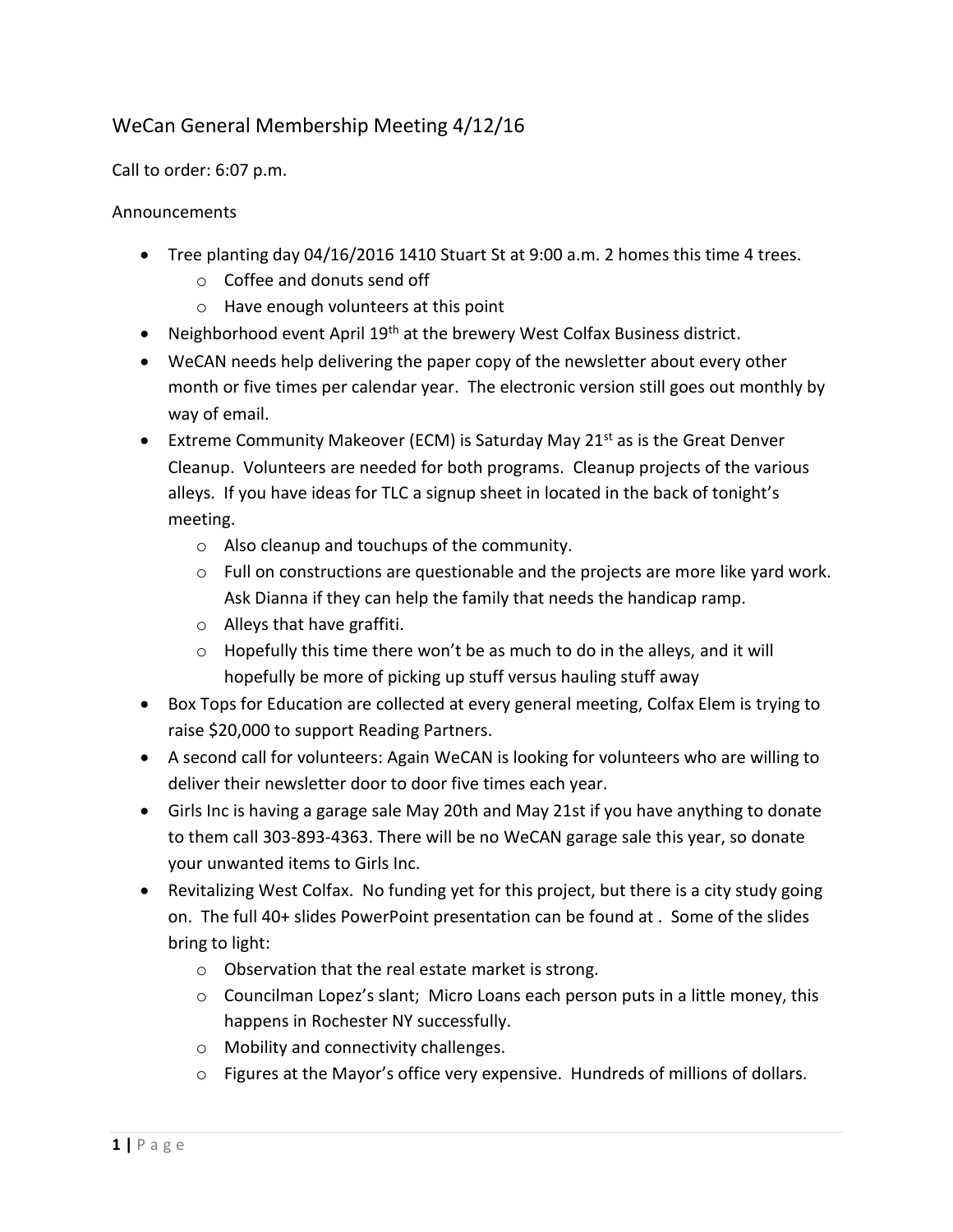- $\circ$  Cloverleaf seems to pose a problem because it is crossing over the railroad tracks and with cost and design it is just not feasible to change at this point.
- o Lots of planning, limited action.
- $\circ$  A lot of the thoughts are around what can be done around the Auraria campus. Perhaps change will occur if the RNO consolidate on this issue.
- o Design elements can happen when storefronts are pushed back 100 feet.
- o Manage on-street parking. Belmar as an example of a business district that gets all of the proceeds from parking, and if this were to happen all of the proceeds could go into the Colfax improvements.
- o Change and development observations; lack of communication
- $\circ$  Opportunity to knit together existing emerging health and promoting ideas, explore supermarket potential.
- $\circ$  Modes to promote affordable housing. Inclusivity. Safeguard and preserve the existing residential community.
- o Reinforce historic and Latino presence.
- $\circ$  In revisiting the Clover Leave the community might be better off asking for more lighting.
- $\circ$  Recommendation, develop ultra urban green infrastructure financing program. City is developing long term storm water plan.
- o Develop local matching programs for Denver GO bond issue.
- o Develop Pilot project on Perry St to simultaneously address north south connectivity.
- o Collaborate with someone like Xcel, regulations would need to be changed
- o Design development- Having a say in public art say, parking strategies, deteriorated signage.
- o Micro loans are a good idea to promote affordable housing within new construction.
- o Support local entrepreneurs.
- o Leverage major investments already made.
- o Actionable implementation items.
- o Engage community to determine priorities; what the neighborhood as a whole needs.
- Promise Zone grant gives leverage for future grants. Clusters money, helps revitalize or transform a community. Sun Valley referenced, CNI granted a 30M justice grant. Ended up doing better now in the third and final round but will help all eight neighborhoods.
- New community resource officer Bob Anderson.
	- o Increase in crime.
	- $\circ$  We were doing better than a 7% increase in other parts of the city though.